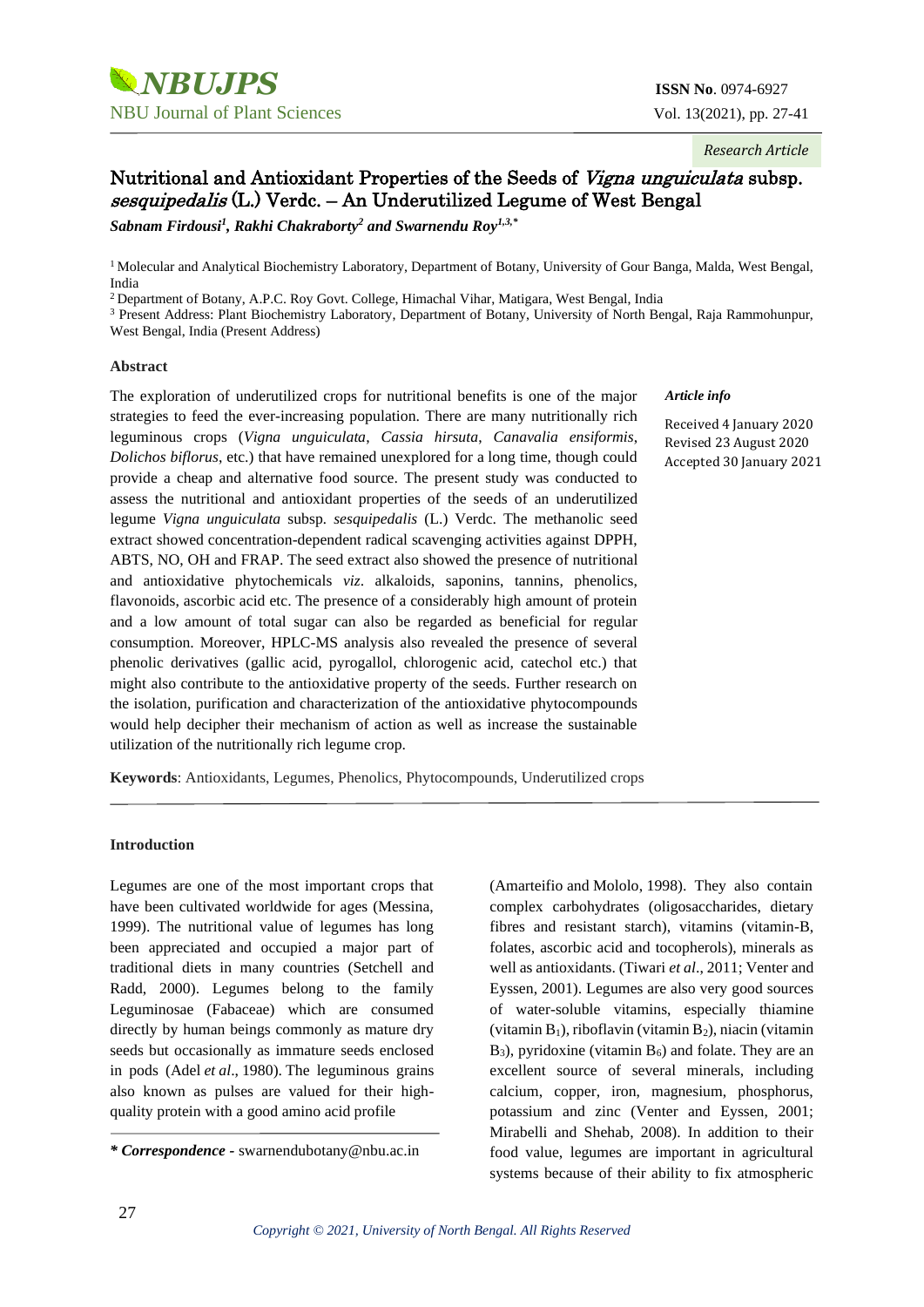nitrogen thereby increasing the overall fertility of the soil (Tiwari *et al*., 2011).

Recently, population explosion and limitations in crop production pose a big challenge for sustainable utilization of food crops all over the world. Due to scarcity, high cost and unreliable supply of healthy food in developing and underdeveloped countries, the cheap and alternative sources of healthy and nutritious foods need to be explored. The use of underutilized legume plants in this regard can help fight malnutrition associated problems and therefore enhance the overall health status of the rural and economically backward population (Salvi and Katewa, 2016). The use of indigenous and locally cultivated plants has long been an intimate part of many communities worldwide. Also, the use of underutilized species plays a key role in keeping alive the cultural diversity associated with food habits, health practices, religious rituals and social exchanges. Focusing attention on neglected and underutilized species is therefore an effective way to combat micronutrient deficiency, the so-called 'hidden hunger' and other dietary deficiencies, particularly among the economically vulnerable social groups in developing countries (Salvi and Katewa, 2006).

Underutilized plants contribute immensely to food security and serve as means of survival during unfavourable situations of drought, famine, flood etc. (Assefa and Abebe, 2011). They can also supplement nutritional requirements owing to their better nutritional value (Van Andel, 2006). With an alarming increase in human population and depletion of natural resources, it has been felt necessary to explore the possibility of using underexplored plant resources having potential for food, fodder, energy and industrial usage. Many neglected and underutilized species are relatively nutritionally rich and are also adapted to low input agriculture. The erosion of these species can have immediate consequences on the nutritional status and food security of the poor (Vodouh *et al.*, 2012). As the lower income group of the population is particularly vulnerable, it is suggested that attention must be given to easily available, accessible, cheap but nutritious plant protein sources to improve the nutritional status of the low-income group of the population (Iqbal *et al*., 2006; Khattab *et al*., 2009). Different types of underutilized legumes have been reported to be used by people including *Vigna unguiculata* ssp. *cylindrica*, *Mallotus subulatus*, *Cassia hirsutta*, *Canavalia ensiformis*, *Cajanus cajan*, *Sphenostylis sterocarpa*, *Vigna subterranean*, *Vigna racemosa, Clitoria fairchildiana*, *Cucumis dipsaceus*, *Lupinus angustifolius*, *Afzelia africana*,

*Brachystegi acurycoma*, *Detarium microcarpum*, *Mucuna flagellipes*, *Mucuna pruriens*, *Mucuna deeringiana*, *Mucuna monosperma*, *Macrotyloma uniflorum*, *Dolichos biflorus*, *Phaseolus mungo*, *Rhynchosia filipes*, *Vigna trilobata*, *Vigna mungo*, *Atylosis scarabacoides*, *Dolichos trilobus*, *Teramnus labialis*, *Cicer arietinum* (Fernandez and Berry, 1988; Rajyalakshmi and Geervani,1994; Arinathan *et al*., 2003).

In the present study, an assessment of some nutritional and antioxidant properties of *Vigna unguiculata* seeds – an underutilized legume of West Bengal has been undertaken. The legume though consumed in the villages as a vegetable and rarely as a pulse is not so popular among the people even in smaller towns and cities and is not even considered an important crop from the point of food consumption. Therefore, the analysis of its nutritional and antioxidant properties would reveal some important findings to consider for wider usage as a food crop.

### **Materials and Methods**

### *Collection of plant material*

The seeds of Vigna unguiculata subsp. sesquipedalis (L.) Verdc. (Local name: Borboti) was collected from the market of the Mokdumpur area of Malda District (**Fig. 1a**).

## *Extraction of seed components for antioxidant analysis*

The seeds were washed 2-3 times with distilled water, shade dried for 5-7 days, ground to a fine powder and stored in an airtight container at room temperature in the dark for further use. 10 g of shadedried powder was extracted with 50 mL methanol in an orbital shaking incubator at room temperature for 48 h (Patil and Gaikward, 2010). The solvent extract was then filtered using Whatman no. 1 filter paper and concentrated at 60 ºC in a hot air oven. After drying, the extract was finally dissolved in dimethyl sulfoxide (DMSO) and stored in a refrigerator at 4 ºC for further use (**Fig. 1b,c**).

### *Solvent extractive value*

The methanolic extractive value of the seed extract was calculated as the percentage yield of the final residue according to the following formula:

### *Solvent extractive value*  $(\%) = W2 - W1 / W2 X 100$

Where W1 is the weight of the final residue after extraction (g) and W2 is the weight of powder taken for extraction (g).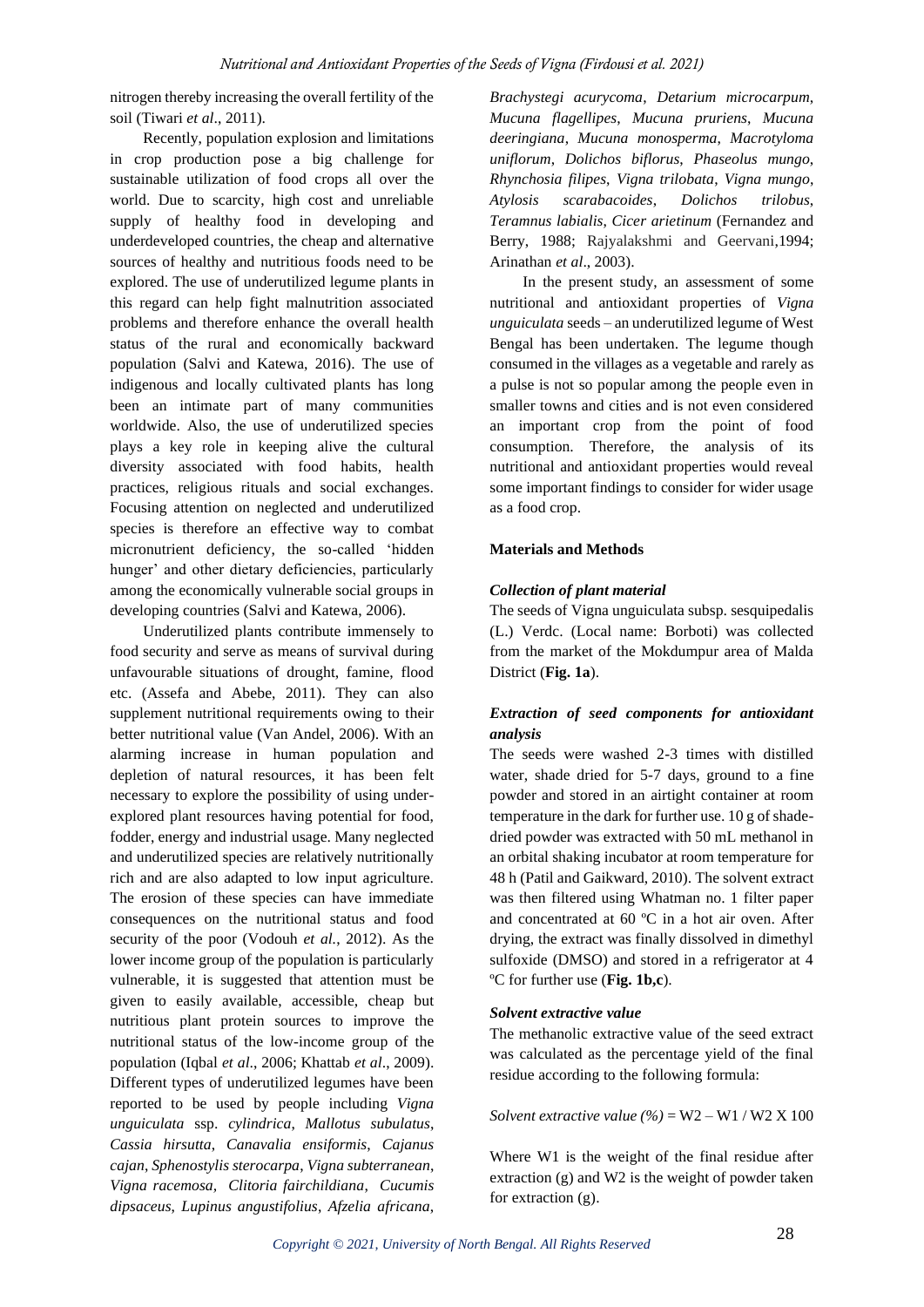

**Figure 1** (a) Seeds of *Vigna unguiculata* subsp. *sesquipedalis*, (b) Powdered seeds, (c) Methanolic extract of *Vigna* seeds

#### *Phytochemical screening of the seed extract*

#### *Terpenes*

To 2 mL of methanolic extract 2 mL of 5% FeCl<sup>3</sup> was added. The formation of yellow-brown precipitate indicated the presence of tannins in the sample (Parekh and Chanda, 2007).

#### *Alkaloids*

2 mL of extract was added to 1.5 mL of 1(N) HCl and the mixture was incubated in a water bath. After that, 6 drops of Wagner's reagent were added. The formation of orange precipitate indicated the presence of alkaloids (Ogunyemi, 1979).

#### *Saponins*

Aqueous extract of 2 g powder was made and subjected to the frothing test. Frothing persistence indicated the presence of saponins. Later the froth was mixed with a few drops of olive oil. The formation of emulsion further confirmed the presence of saponins (Sofowora, 1993).

#### *Cardiac glycosides*

To 2 mL of extract, 1 mL of glacial acetic acid and 1-2 drops of FeCl<sup>3</sup> were added followed by 1 mL of concentrated  $H_2SO_4$ . The appearance of a brown ring at the interface of two liquids indicated the presence of cardiac glycosides (Trease and Evans, 1989).

#### *Flavonoids*

To 2 mL of methanolic extract, a few drops of concentrated HCl was added followed by the addition of 0.5 g of zinc powder. After 3 min, the appearance of magenta-red colour indicated the presence of flavonoids (Parekh and Chanda, 2007).

### *Phenolics*

1 mL of 1% ferric chloride solution was added to 2 mL of extract. The blue colour developed indicated the presence of phenolics (Martinez and Valencia, 2003).

#### *Free amino acids*

To 1 mL extract, 0.25% w/v ninhydrin reagent was added and boiled for a few mins. The formation of blue colour indicated the presence of amino acids.

#### *Tannins*

2 mL of extract was mixed with 5mL of CHCl<sub>3</sub>, and 1 mL of conc. H2SO4. Reddish-brown colouration at the junction of two layers was observed which indicated the presence of terpenes.

#### *Anthraquinones*

5 mL of the methanolic extract was boiled with 5 mL of  $H_2SO_4$  and filtered hot. The filtrate was shaken with 10 mL of CHCl<sub>3</sub>. The CHCl<sub>3</sub> layer was pipetted into another test tube and 1mL of 10% ammonia was added. The resulting solution was observed for the appearance of a rose pink colour which indicated the presence of anthraquinones.

#### *Phlobatannins*

To 1mL of extract, 1% aqueous HCl was added and boiled with the help of a hot plate stirrer. The formation of red coloured precipitate confirmed a positive result.

### *Quantitative evaluation of some nutritional and antioxidative components*

#### *Estimation of total and reducing sugar*

Total and reducing sugar was extracted following the method of Harborne (1973). 1g of seed powder was extracted in 10 mL of 95% ethanol and the alcoholic fraction was evaporated in a boiling water bath. The residue was re-extracted with ethanol and the process was repeated three times. Then the residue was dissolved in distilled water and the final volume was made up to 5 mL which was then centrifuged at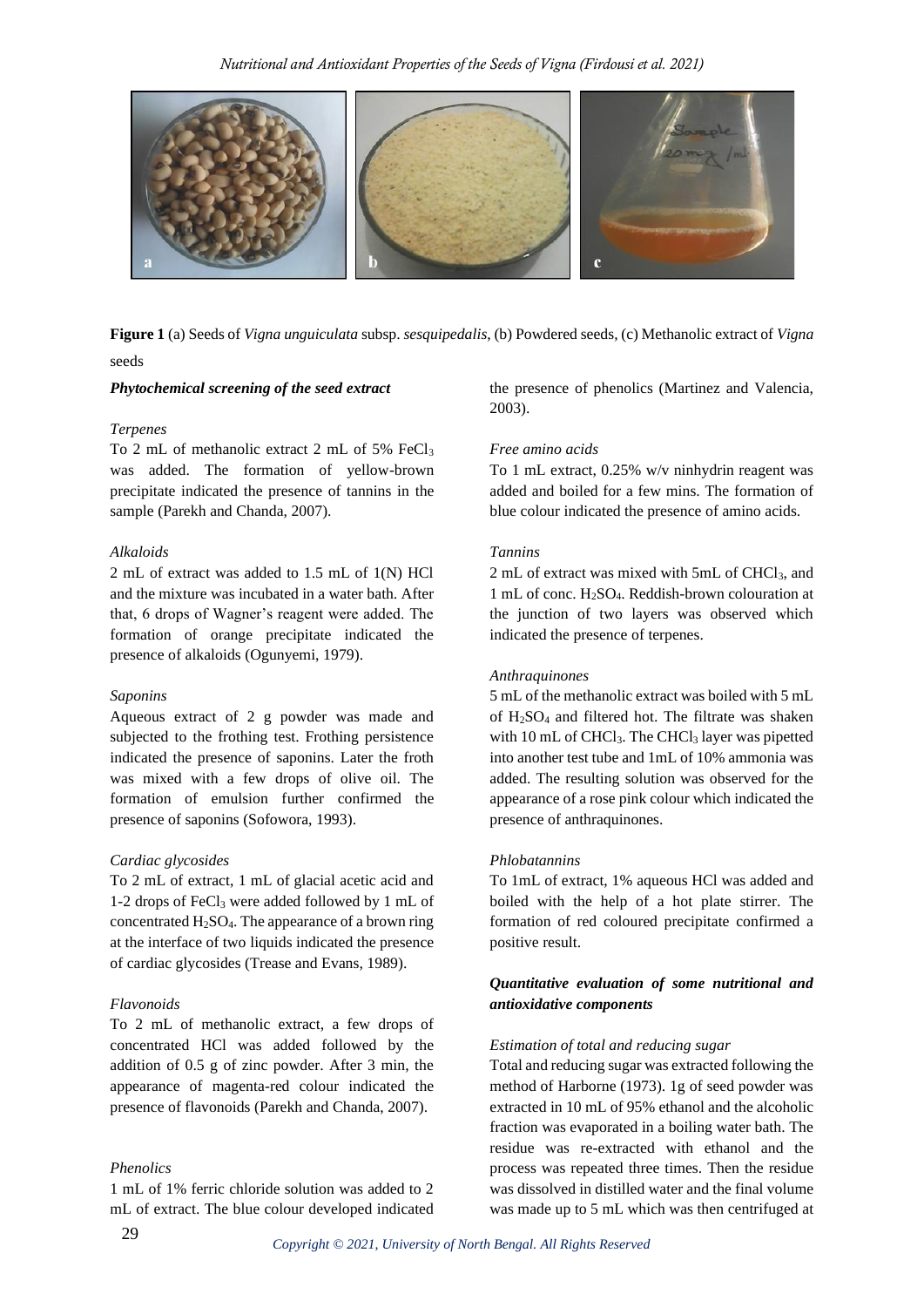5000 rpm for 10 mins. The supernatant was collected and used for estimation.

Estimation of total sugar was done by Anthrone reagent following the method of Plummer (1978). To 1 mL of test solution, 4 mL of Anthrone reagent  $(0.2\%$  Antrone in conc. H<sub>2</sub>SO<sub>4</sub>) was added. Then the reaction mixture was cooled under running tap water and absorbance was measured in a colorimeter at 620 nm and the total sugar content was quantified using a standard curve of D-glucose.

Reducing sugar was estimated by the Nelson-Somogyi method as described by Plummer (1978). 1 mL of the test solution was mixed with 1 mL of alkaline copper tartarate solution  $(2 \text{ g } C \text{ u}SO_4, 12 \text{ g})$ Na2CO<sup>3</sup> anhydrous, 8 g Na-K tartrate, 90 g Na2SO<sup>4</sup> anhydrous in 500 mL of distilled water) and heated over a boiling water bath for 20 mins. The reaction mixture was then cooled under running tap water. After that, 1 mL of Nelson Arseno-molybdate reagent was added along with 2 mL of distilled water and mixed vigorously. A blue colour was developed, the absorbance of which was measured in a colorimeter at 515nm. Quantification of reducing sugar content was done using a standard curve of Dglucose.

#### *Estimation of protein*

Soluble protein from the seeds was extracted by the previously described standard protocol (Chakraborty et al., 1995). 1g of tissue was homogenized in a prechilled mortar and pestle using 5mL of 50 mM sodium phosphate buffer (pH 7.2) and PVP (polyvinyl pyrrolidone) under ice-cold conditions and centrifuged at 10,000 rpm at  $4^{\circ}$ C for 15 mins. The supernatant was used for the estimation of protein.

Quantification of soluble protein was done following the method of Lowry (1951). To 1 mL of supernatant, 5 mL of alkaline reagent (A: 2% sodium carbonate in 0.1(N) NaOH and B: 2% sodium potassium tartrate and 1% CuSO4, then mix A and B in 50:1 ratio) was added, mixed well and incubated at room temperature for 15 mins. After incubation, 0.5 mL of Folin-ciocalteau's reagent was added to the mixture and incubated for 10-15 min. The absorbance was measured at 660 nm.

### *Estimation of total and ortho-dihydroxy phenol*

The phenols were extracted by the method given by Mahadevan and Sridhar (1982). 1 g of seed powder was soaked in 5mL of boiling absolute alcohol in dark for 10 mins. After cooling, the sample was crushed with 80% alcohol and then filtered in a dark chamber. The residue was re-extracted with 80%

alcohol and then the final volume was made up to 10 mL with 80% alcohol.

Total phenols were estimated following the previously described protocol of Bray and Thorpe (1954). To 1 mL of extract, 1mL of diluted Folin ciocalteu's reagent (1:1 v/v) and 2 ml of 20%  $Na<sub>2</sub>CO<sub>3</sub>$  solution was added. The reaction mixture was boiled in a water bath for 1 min and then cooled under running tap water and the final volume was made up to 25 mL by adding distilled water. The absorbance was measured at 650 nm in a colorimeter and quantified using a standard curve of catechol.

Estimation of ortho-dihydroxy phenols was done by the method of Arnow (1937). 1 mL of extract was added with 2 mL of 0.5N HCl, 1 mL of Arnow's reagent  $(10g \text{ NaNO}_2 \text{ and } \text{Na}_2 \text{MoO}_4 \text{ in } 100$ ml of dH2O) and 2 mL of 1 N NaOH. A pink colour was developed and the volume of the reaction mixture was made up to 10 mL with distilled water. After vigorous shaking, the absorbance was measured at 515 nm in a colorimeter and quantified using a standard curve of caffeic acid.

#### *Estimation of ascorbate*

1 g of seed powder was crushed with 6% trichloroacetic acid and then filtered using Whatman no. 1 filter paper following the protocol of Mukherjee and Choudhuri (1983). The final volume of the filtrate was made up to 10 mL by adding distilled water. 4 mL of extract was added with 2 mL DNPH (2% dinitrophenyl hydrazine). The reaction mixture was kept in a boiling water bath for 10 mins and cooled at room temperature. Then 5 mL of 80% v/v H2SO<sup>4</sup> was added and absorbance was read at 530 nm. The amount of ascorbate was calculated using a standard curve of ascorbic acid.

#### *Estimation of saponins*

Total saponin content was determined based on vanillin-sulphuric acid colorimetric reaction with some modifications (Makkar et al., 2007). About 0.5 mL of plant extract was added with 0.5 mL of distilled water. About 0.5 mL of vanillin reagent (800 mg of vanillin in 10 ml of 100% ethanol) and 2.5 mL of 72% sulphuric acid were added to the mixture and mixed well. This solution was kept in a water bath at 60 °C for 10 min. After 10 min, it was cooled under ice-cold water and the absorbance was read at 544 nm. The amount of saponins was expressed as diosgenin equivalents (mg DE/ g extract) derived from a standard curve of diosgenin.

#### *Estimation of alkaloids*

1g of seed powder was extracted with 40 mL of 10% acetic acid in a 250 mL beaker and covered to stand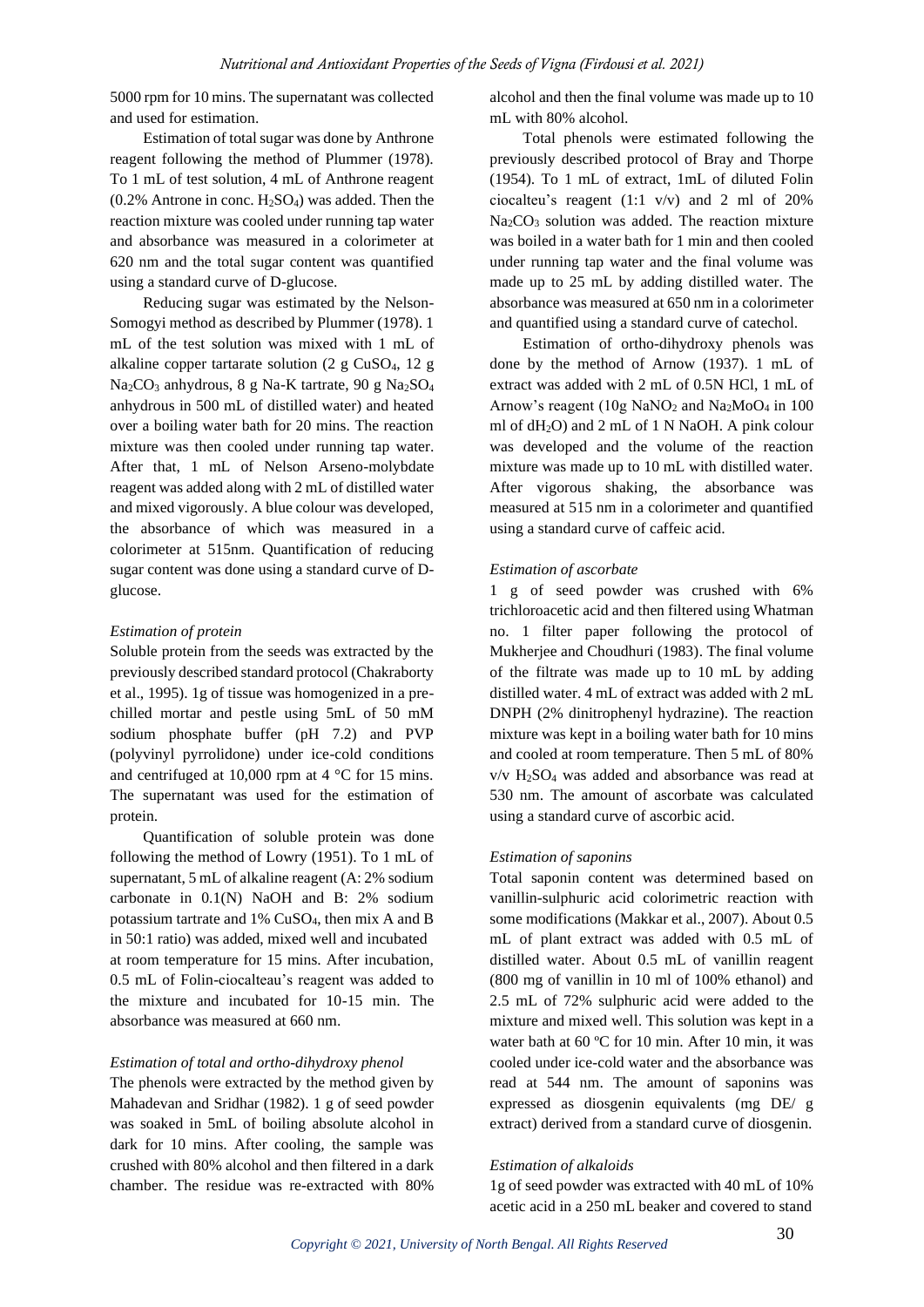for 4 h. After that, the mixture was filtered and the volume was reduced to one quarter using a water bath. To this sample, concentrated NH4OH solution was added drop-wise until the precipitation was completed. The solution was allowed to settle and the precipitate was collected by filtration and weighed. The amount of total alkaloid was calculated as the residual weight obtained after extraction (Senguttuvan et al., 2014).

### *Estimation of tannins*

The total tannin content was estimated using the procedure described by Broadhurst et al. (1978). To 0.5 mL of seed extract, 3 mL of vanillin reagent (4% in methanol) was added. Then 1.5 mL of concentrated HCl was added and the mixture was incubated for 15 min. The absorbance was measured at 500 nm (Senguttuvan et al., 2014).

### *Estimation of total flavonoids*

The total flavonoid content was estimated following a previously standardized protocol (Senguttuvan et al. 2014). 1 mL of seed extract was diluted with 0.2 mL of distilled water followed by the addition of 0.15 mL of sodium nitrite (5%) solution. This mixture was incubated for 5 min and then 0.15 mL of aluminium chloride (10%) solution was added and allowed to stand for 6 min. Then 2 mL of sodium hydroxide (4%) solution was added and the final volume was made up to 5 mL with distilled water. The mixture was shaken well and allowed to stand for 15 min at room temperature. The absorbance was measured at 510 nm. The appearance of the pink colour showed the presence of flavonoid content. The total flavonoid content was expressed as rutin equivalent mg RE / g extract on a dry weight basis using the standard curve of rutin.

#### *In vitro antioxidant activity of seed extract*

#### *DPPH free radical scavenging activity*

Different concentrations of plant extracts (0.1mL) were put in the test tube and 2.9 mL of a methanol solution of DPPH (0.1 mM) was added (Blois et al., 1958). The mixture was kept in the dark at room temperature for 30 min and absorbance was measured at 517 nm against a blank. Ascorbic acid was used as standard. The following equation was used to determine the percentage of the radical scavenging activity of each extract.

*DPPH scavenging (%)* = 100 X (A<sub>0</sub> - A<sub>s</sub>) / A<sub>0</sub> Where  $A_0$  is the absorbance of blank and  $A_s$  is the absorbance of the sample.

The ABTS (2,2-azino-bis 3-ethylbenzothiazoline-6 sulphonic acid) radical scavenging activity was done following the method of Re et al. (1999). The ABTS radical cation (ABTS<sup>+</sup>) was produced by the reaction of a 7 mM ABTS solution with potassium persulphate  $(2.45 \text{mM})$ . The ABTS<sup>+</sup> solution was diluted with ethanol to an absorbance of  $0.70 \pm 0.05$ at 734 nm. The mixture was stored in the dark at room temperature for 12 h. before use. After the addition of 0.25 mL of extract to 2 mL of diluted ABTS<sup>+</sup> solution, absorbance was measured at 734 nm after exactly 6 min. The decrease in absorption was used for calculating scavenging effect values. Ascorbic acid was used as standard. The following equation was used to determine the percentage of the radical scavenging activity of each extract.

*ABTS scavening (%)* = 100 X ( $A_0$  -  $A_s$ ) /  $A_0$ 

Where  $A_0$  is the absorbance of blank and  $A_s$  is the absorbance of the sample.

#### *FRAP assay*

The FRAP (Ferric reducing antioxidant potential) was determined using a previously described method with slight modifications (Benzie and Strain, 1996). The fresh FRAP reagent was prepared by mixing 500 mL of acetate buffer (300 mM; pH 3.6), 50 mL of 2,4,6-Tris(2-pyridyl)-s-triazine (TPTZ) (10 mM), and 50 mL of  $FeCl<sub>3</sub>·6H<sub>2</sub>O$  (50 mM). The spectrophotometric measurement was performed at 593 nm and the measurement was monitored with 75 μL of each extract and 2 mL of FRAP reagent.

#### *Hydroxyl radical scavenging activity*

The scavenging activity of the extracts on hydroxyl radical was measured according to a previously described method (Yu et al., 2004). To 2 mL of extract, 400 μL of  $FeCl<sub>2</sub>$  (1 mM), 800 μL of 1,10phenanthroline (1 mM) and 1 mL of  $H_2O_2$  (0.6 %) were added. The mixture was then homogenized using a vortex and incubated at room temperature for 5 min. The absorbance was read at 560 nm against the blank. The percentage of the radical scavenging activity of each extract was calculated from the equation below:

### *OH radical scavenging*  $(\% ) = 100$  X (A<sub>0</sub> - A<sub>s</sub>) / A<sub>0</sub>

Where  $A_0$  is the absorbance of blank and  $A_s$  is the absorbance of the sample.

#### *NO scavenging activity*

NO (Nitric oxide) scavenging activity was determined according to the Griess-Illosvoy reaction (Garratt, 1964). The reaction mixture contained 2

*ABTS free radical scavenging activity*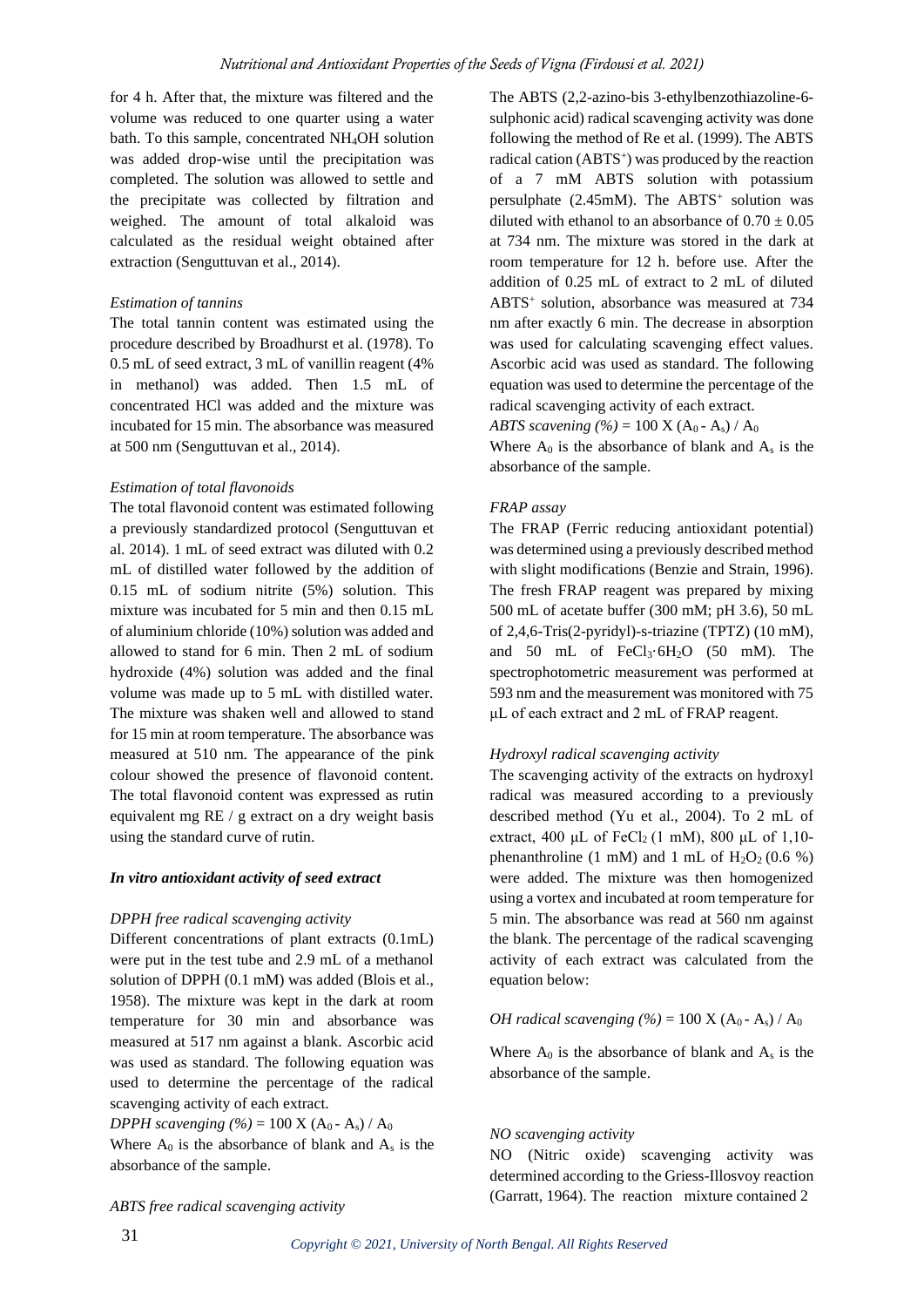mL of sodium nitroprusside (10 mM) in 0.5 mL phosphate buffer (0.5 M; pH 7.4). Various concentrations of the extract (0.5 ml) were added in a final volume of 3 mL. After incubation for 60 min at 37 ºC, Griess reagent [N-(1-Naphthyl) ethylenediamine (0.1%) and sulphanilic acid (1%) in H3PO4 (5%)] were added. The pink chromophore generated during diazotization of nitrite ions with sulphanilamide and subsequent coupling with N-(1- Naphthyl) ethylenediamine was measured spectrophotometrically at 540 nm. Ascorbic acid was used as a positive control. The scavenging ability (%) of the nitric oxide was calculated using the formula:

*NO scavenging effect* (%) = 100 X ( $A_0$  -  $A_s$ ) /  $A_0$ Where  $A_0$  is the absorbance of blank and  $A_s$  is the absorbance of the sample.

# *HPLC of phenolics*

Extraction of total phenolics from the dried samples for HPLC analysis was done following the standard protocol with slight modifications (Pari and Latha, 2005). 2 g of powdered sample was soaked in 10 mL of methanol and kept overnight in dark. After 12 h of soaking, the suspension was filtered and the filtrate was completely evaporated using a rotary evaporator at 40°C and lyophilized. The lyophilized extract was re-dissolved in 1 mL of HPLC grade methanol and filtered through a millipore membrane filter (0.45µm). HPLC analysis of total phenolics present in the sample was done following the method described by Pari et al. (2007). The analysis was done using High-Performance Liquid Chromatography (Shimadzu) equipped with HPLC pumps (model LC 10ATVP), UV-Vis detector (SPD-10AVP) and C18 column. The flow rate of 1mL/min, injection volume of 20 μL and binary gradient elution of HPLC grade acetonitrile-water– acetic acid (5:93:2, v/v/v) [solvent A] and acetonitrile-water–acetic acid (40:58:2, v/v/v) [solvent B], starting with solvent B from 0 to 100% over 20 min were applied. The separation of compounds was monitored at 280 nm. The identification of the phenolic compounds was done using the correlations with the standards such as gallic acid, pyrogallol, resorcinol, catechol, catechin, chlorogenic acid, caffeic acid and vanillic acid. The retention time of the standard phenolics are given below:

| Sl. No. | <b>Phenolic standards</b> | <b>Retention time (in mins)</b> |
|---------|---------------------------|---------------------------------|
|         | Gallic acid               | 5.33 - 5.34                     |
|         | Pyrogallol                | 5.75 - 5.77                     |

 Resorcinol 9.06 - 9.07 Catechol 10.15 - 10.25 5 Catechin 14.91 - 14.95 Chlorogenic acid 15.65 - 15.69 Caffeic acid 16.64 - 16.68 Vanillic acid 17.23 - 17.54

**Table 1** Retention time of standard phenolic compounds

### **Results**

#### *Qualitative screening of the seed extract*

The phytochemical screening of the seed extract revealed the presence of several phytoconstituents *viz.* tannins, alkaloids, saponins, cardiac glycosides, flavonoids, phenolics, phlobatannins, amino acids, and protein was observed. Among the phytoconstituents, a stronger presence of phenols, flavonoids, alkaloids, tannins, terpenes, anthraquinones and proteins as enlisted in Table 1.

### *Antioxidant and nutritional status of seed extract*

Methanolic extractive value of Vigna seed powder was calculated to be 9% which means that approximately 9 g of phytoconstituents could be extracted using methanol from 100 g of the crude powder. Among the secondary metabolites, a considerable amount of phenols, flavonoids and alkaloids was observed (Table 2). The amount of phenols  $(1.7 \pm 0.11 \text{ g}/100 \text{ g})$  was the highest among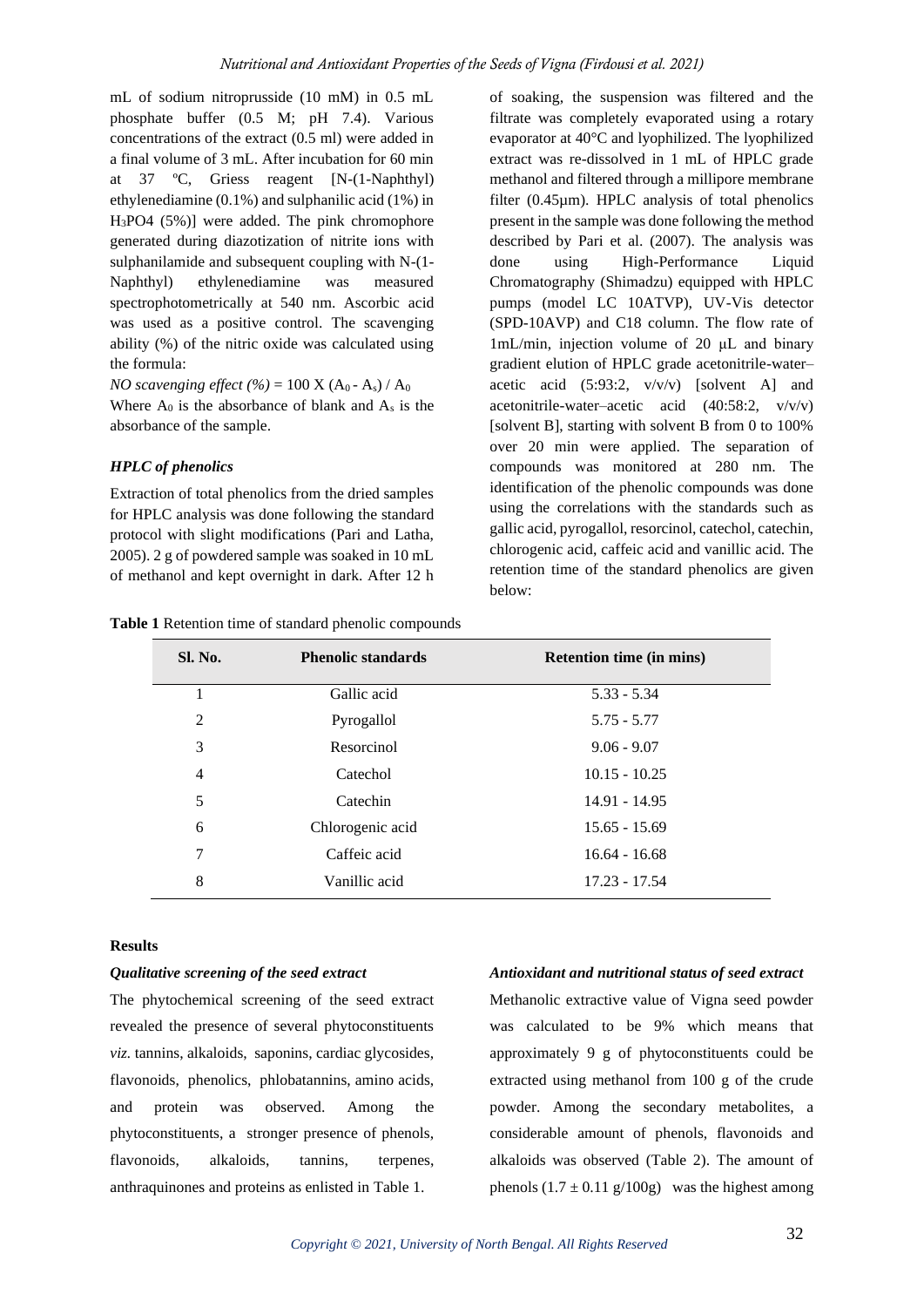the secondary metabolites followed by that of the alkaloids (1.14  $\pm$  0.06 g/100g). Other antioxidants like ascorbic acid  $(0.43 \pm 0.09 \text{ g}/100 \text{g})$  were also present in a significant amount. Quantitative estimation showed that the amount of proteins (8.15

 $\pm$  0.5 g/100g) in the seed extract was highest in comparison to the other nutritional components (Table 2). Other nutritional components like sugars, fats and free fatty acids were also quantified and presented in Table 2.

| Phytoconstituents  | <b>Qualitative tests</b> | <b>Observation</b>                   | <b>Inference</b> |
|--------------------|--------------------------|--------------------------------------|------------------|
| Tannin             | Ferric chloride test     | Yellow-brown<br>precipitate          | $++$             |
| Alkaloids          | Wagners test             | Orange precipitate                   | $++$             |
| Saponins           | Frothing test            | Formation of frothing<br>bubbles     | $^{+}$           |
| Cardiac glycosides | Keller-Kiliani test      | Violet ring bellow the<br>brown ring | $+$              |
| Flavonoids         | Shinoda's test           | Pink colour                          | $++$             |
| Phenolics          | Folin-ciocalteau test    | Blue colour                          | $+++$            |
| Phlobatannins      | HCl test                 | Red precipitate                      | $+$              |
| Amino acids        | Ninhydrin test           | Blue colour                          | $^{+}$           |
| Terpenes           | $H2SO4$ test             | Reddish-brown<br>precipitate         | $+$              |
| Anthraquinolins    | Ammonia                  | Rose pink                            | $+$              |
| Protein            | <b>Biuret</b> test       | Violet colour                        | $++$             |

| Table 2 Phytochemical screening of the seed extracts |  |  |
|------------------------------------------------------|--|--|
|------------------------------------------------------|--|--|

**+++** Strong presence; **++** Moderate presence; + Low presence

### *In vitro antioxidative activity of the seed extract*

#### *DPPH radical scavenging activity*

The DPPH scavenging activity of the seed extract showed a concentration-dependent activity as shown in **Fig. 2a**. The standard antioxidant ascorbic acid showed a relatively higher DPPH radical scavenging activity. The DPPH scavenging of *Vigna* seed extract ranged from 0-40% for the tested

concentrations; whereas the scavenging activity of ascorbic acid ranged from 90-100%. Here  $IC_{50}$  value could not be calculated. The inhibition percentage against the concentration of each extract required to reduce 25% of the DPPH radical was therefore determined. The IC<sup>25</sup> value for *Vigna* seed extract was calculated to be 3.9 mg/mL.

*ABTS cation scavenging activity*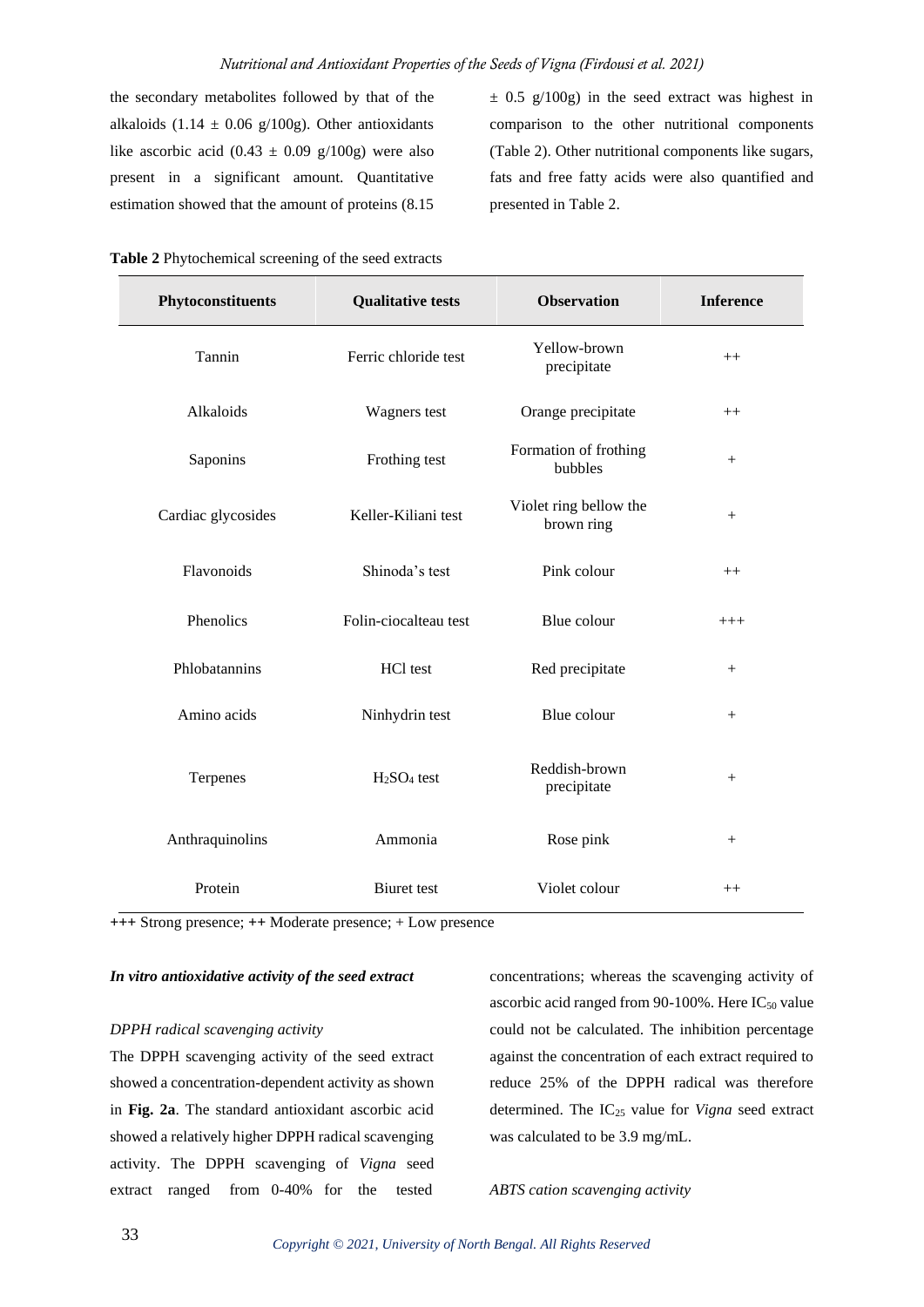The ABTS scavenging activity of the seed extract was comparatively better in comparison to that of the DPPH scavenging activity. The ABTS scavenging activity of ascorbic acid was relatively higher than the seed extract (Fig. 2b). The ABTS scavenging of *Vigna* seed extract ranged from 10-80% for the tested concentrations, whereas the scavenging activity of ascorbic acid ranged from 80-100%. The IC<sup>50</sup> value for the *Vigna* extract was calculated to be 0.48 mg/mL.

| <b>Parameters quantified</b>   | Amount (g/100g)   |  |  |  |
|--------------------------------|-------------------|--|--|--|
| <b>Antioxidants components</b> |                   |  |  |  |
| Total phenol                   | $1.7 \pm 0.11$    |  |  |  |
| Ortho-dihydroxy phenol         | $0.31 \pm 0.04$   |  |  |  |
| Flavonoids                     | $0.15 \pm 0.05$   |  |  |  |
| Saponins                       | $0.011 \pm 0.006$ |  |  |  |
| Tannins                        | $0.015 \pm 0.007$ |  |  |  |
| Ascorbic acid                  | $0.43 \pm 0.09$   |  |  |  |
| Alkaloids                      | $1.14 \pm 0.06$   |  |  |  |
| <b>Nutritional components</b>  |                   |  |  |  |
| Protein                        | $8.15 \pm 0.5$    |  |  |  |
| Total sugar                    | $1.2 \pm 0.07$    |  |  |  |
| Reducing sugar                 | $0.081 \pm 0.05$  |  |  |  |
| Fats                           | $0.5 \pm 0.03$    |  |  |  |
| Free fatty acids               | $0.08\pm0.007$    |  |  |  |

**Table 2** Amount of some important antioxidant and nutritional components present in seed extract

### *NO radical scavenging activity*

The NO radical scavenging activity of the seed extract compared to ascorbic acid is shown in Fig. 2c. The NO radical scavenging activity of *Vigna* seed extract ranged from 5-30% for the tested concentrations, whereas the scavenging activity of ascorbic acid ranged from 78-92%. Here  $IC_{50}$  value could not be calculated. The  $IC_{25}$  value for the extract was determined to be 0.53 mg/mL.

# **OH radical scavenging activity**

The OH radical scavenging activity of the extract compared to ascorbic acid is shown in Fig. 2d. The OH radical scavenging activity of *Vigna* seed extract ranged from 42-80% for the tested concentration, whereas the scavenging activity of ascorbic acid ranged from 4-62%. Therefore, the OH radical scavenging activity was somewhat comparable to ascorbic acid. The  $IC_{50}$  value for the seed extract was calculated to be about 0.48 mg/mL.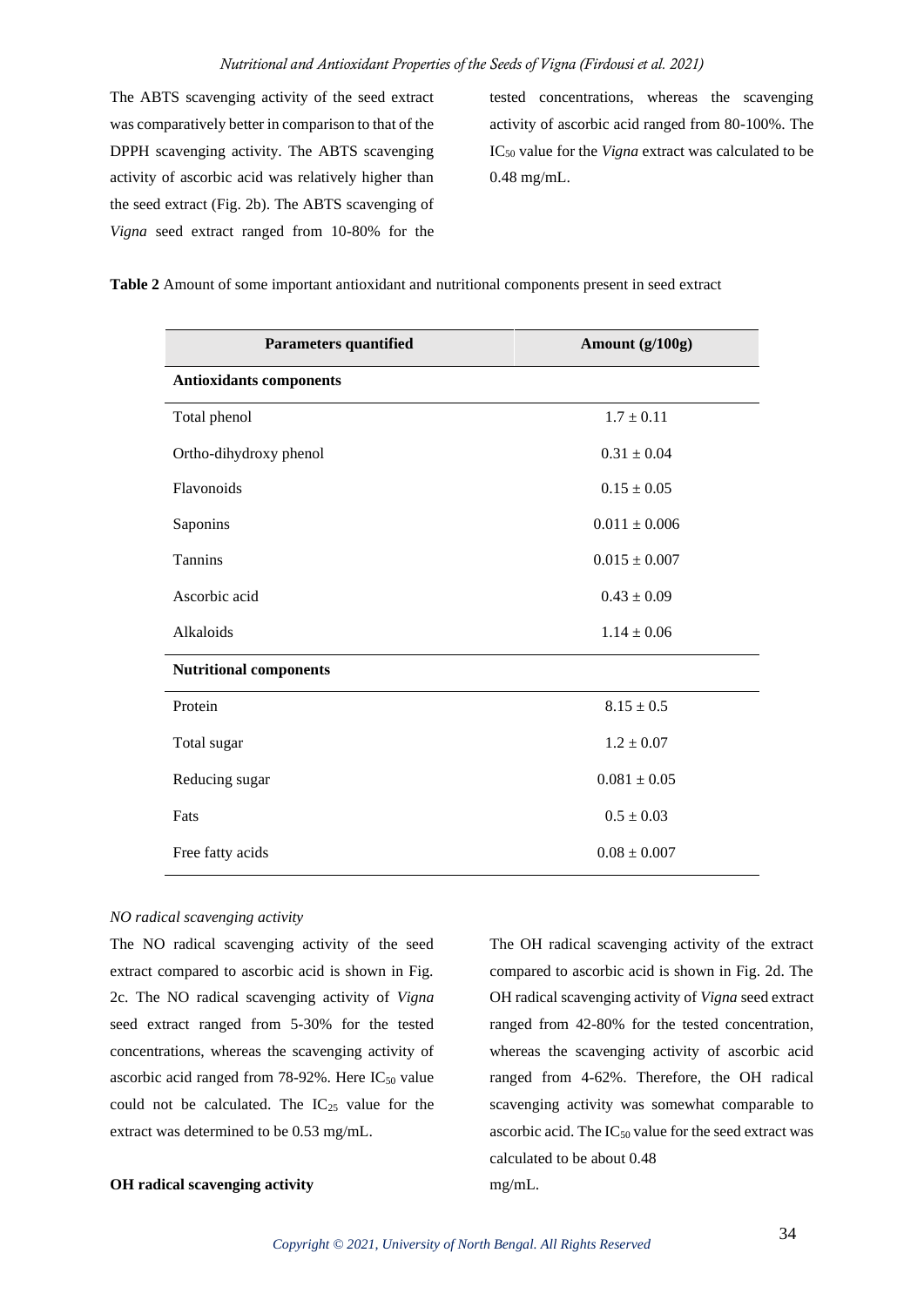

**Fig. 2** (a) DPPH scavenging activity, (b) ABTS scavenging activity, (c) NO radical scavenging activity (d) OH radical scavenging activity of the *Vigna* seed extract.

#### **FRAP activity**

The scavenging effect of the FRAP radical assay also showed a concentration-dependent activity which was calculated using a standard curve of FeSO<sup>4</sup> (**Fig. 3a**). The FRAP activities of ascorbic

acid and *Vigna* seed extract were determined at a concentration of 1mg/mL. Ascorbic acid showed relatively higher FRAP activity (**Fig. 3b**). The reducing power of seed extract was however found to be  $0.053 \text{ Fe}^{+2}$  equiv./mg extract.

| <b>Samples</b> | Conc. of sample | O.D.     | Conc. from SC (mM | FRAP (mM $Fe2+$          |
|----------------|-----------------|----------|-------------------|--------------------------|
|                | (mg/mL)         | (1mg/mL) | $Fe2+$ equiv.)    | equiv./ $\mu$ g extract) |
| <b>Vigna</b>   |                 | 1.364    | 1.074015748       | 0.053700787              |
| Ascorbic acid  |                 | 1.924    | 1.51496063        | 0.075748031              |

**Table 4** FRAP activities as vcalculated using standard curve of FeSO<sup>4</sup>

### **HPLC analysis of phenolics**

The HPLC chromatogram of the *Vigna* seed extract has shown the presence of some phenolic compounds like gallic acid, pyrogallol, catechol,

chlorogenic acid, and caffeic acid (peak nos. 5,6,18 31, 34) shown in **Figure 8**.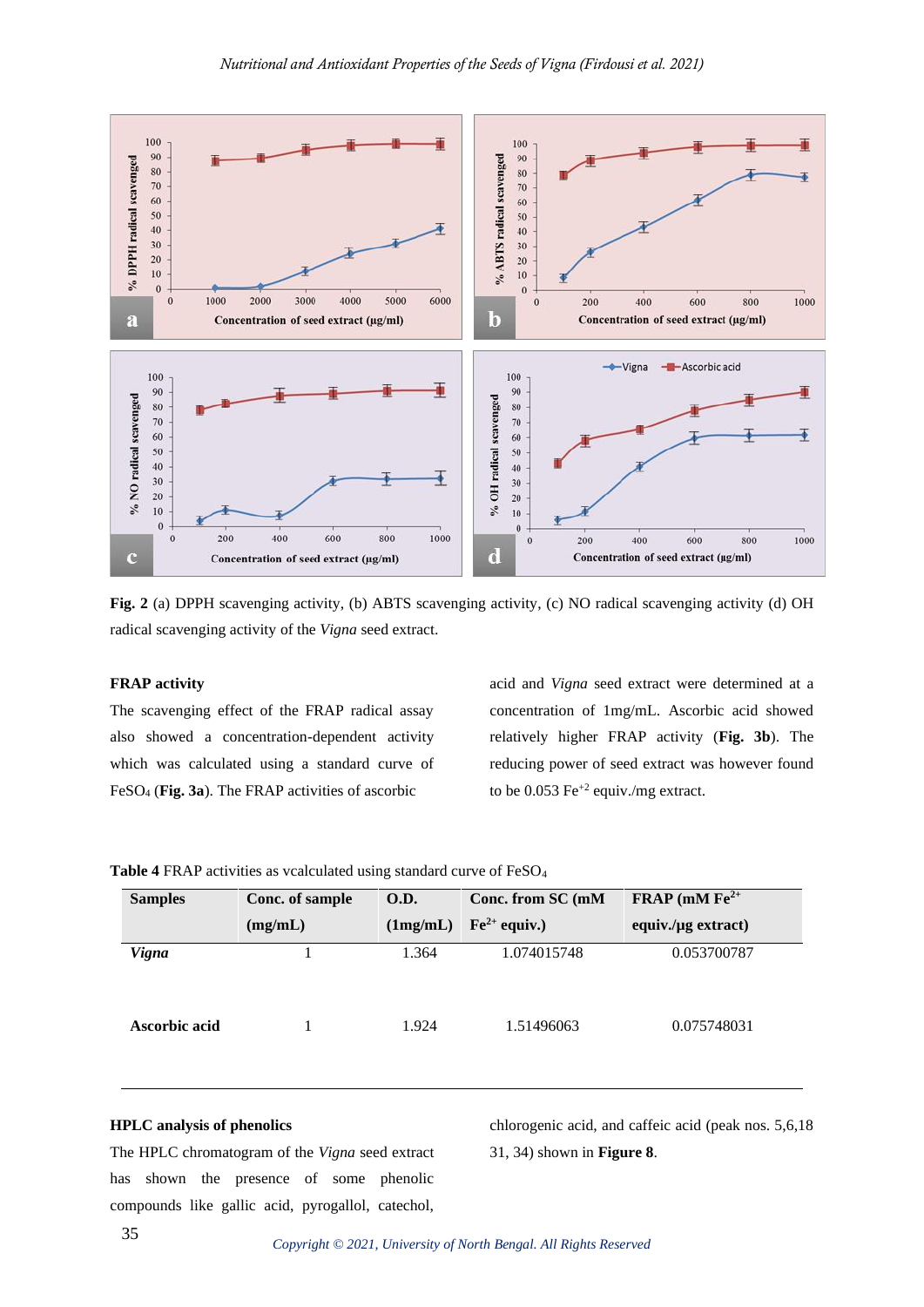

**Figure 8.** HPLC profile of phenolics extracted from *Vigna* seed extract.

**Table 5.** Details of major peaks detected with retention time and peak area

|        | Peak RetTime Width |        | Area                               | Area    |
|--------|--------------------|--------|------------------------------------|---------|
| #      | [min]              |        | $[m\sin]$ $[mAU* s]$               | ℁       |
| ---- 1 |                    |        | ------- ------- ---------- ------- |         |
| ı      | 0.635              |        | 0.0566 1316.45032                  | 33.5963 |
| 2      | 0.936              | 0.0563 | 176.71410                          | 4.5098  |
| з      | 2.934              | 0.1738 | 17.21987                           | 0.4395  |
| 4      | 4.975              | 0.1257 | 47.35107                           | 1.2084  |
| 5      | 5.330              | 0.0829 | 6.31764                            | 0.1612  |
| 6      | 5.774              | 0.1459 | 38.93552                           | 0.9936  |
| 7      | 6.406              | 0.1500 | 61.49410                           | 1.5694  |
| 8      | 6.565              | 0.1786 | 40.61675                           | 1.0366  |
| 9      | 7.290              | 0.1218 | 95.85567                           | 2.4463  |
| 10     | 7.452              | 0.0635 | 5.38934                            | 0.1375  |
| 11     | 7.926              | 0.1664 | 82.05089                           | 2.0940  |
| 12     | 8.186              | 0.1173 | 44.81142                           | 1.1436  |
| 13     | 8.349              | 0.0805 | 21.68813                           | 0.5535  |
| 14     | 8.555              | 0.0937 | 26.04545                           | 0.6647  |
| 15     | 8.809              | 0.1185 | 26.35175                           | 0.6725  |
| 16     | 9.458              | 0.0997 | 20.73409                           | 0.5291  |
| 17     | 9.713              | 0.1332 | 57.09259                           | 1.4570  |
| 18     | 10.192             |        | 0.1804 1039.02869                  | 26.5164 |

### **Discussion**

Legumes are known to be a good source of plant proteins. According to Singh (2017) pulses are an excellent source of protein, sugars, dietary fibre, vitamins and minerals. In the present study, the crude protein content of *Vigna unguiculata* subsp. *sesquipedalis* – an unconventional legume was found to be the highest among all the nutritional and antioxidant components, which is a characteristic feature of the legume seeds. This has been realized that the protein content of the underutilized legume is close to that of other legumes as reported by Bravo *et al.* (1999) for other lesser-known pulses in India. Therefore, the seemingly higher content of proteins in *Vigna* seeds suggests the potential of these lesserknown legumes being used as alternative sources of protein for the seemingly underprivileged

population. Also, the total sugar and reducing sugar content of the *Vigna* seeds were found to be considerably lower enhancing the overall nutritional aspect of the legume.

According to Zia-Ul-Haq *et al.* (2013), legumes like cowpea are rich in polyphenolic compounds more than other leguminous seeds. In the present study, the presence of a significant number of polyphenolic compounds like phenols, flavonoids and tannins in the *Vigna* seed extract was found. It has also been known that polyphenolic compounds also have beneficial effects due to their antioxidant activity and the ability of phenolic substances including phenolic acids to act as antioxidants has been extensively investigated (Rice-Evans *et al*., 1997). Tannin is also known to exert beneficial nutritive effects by its ability to form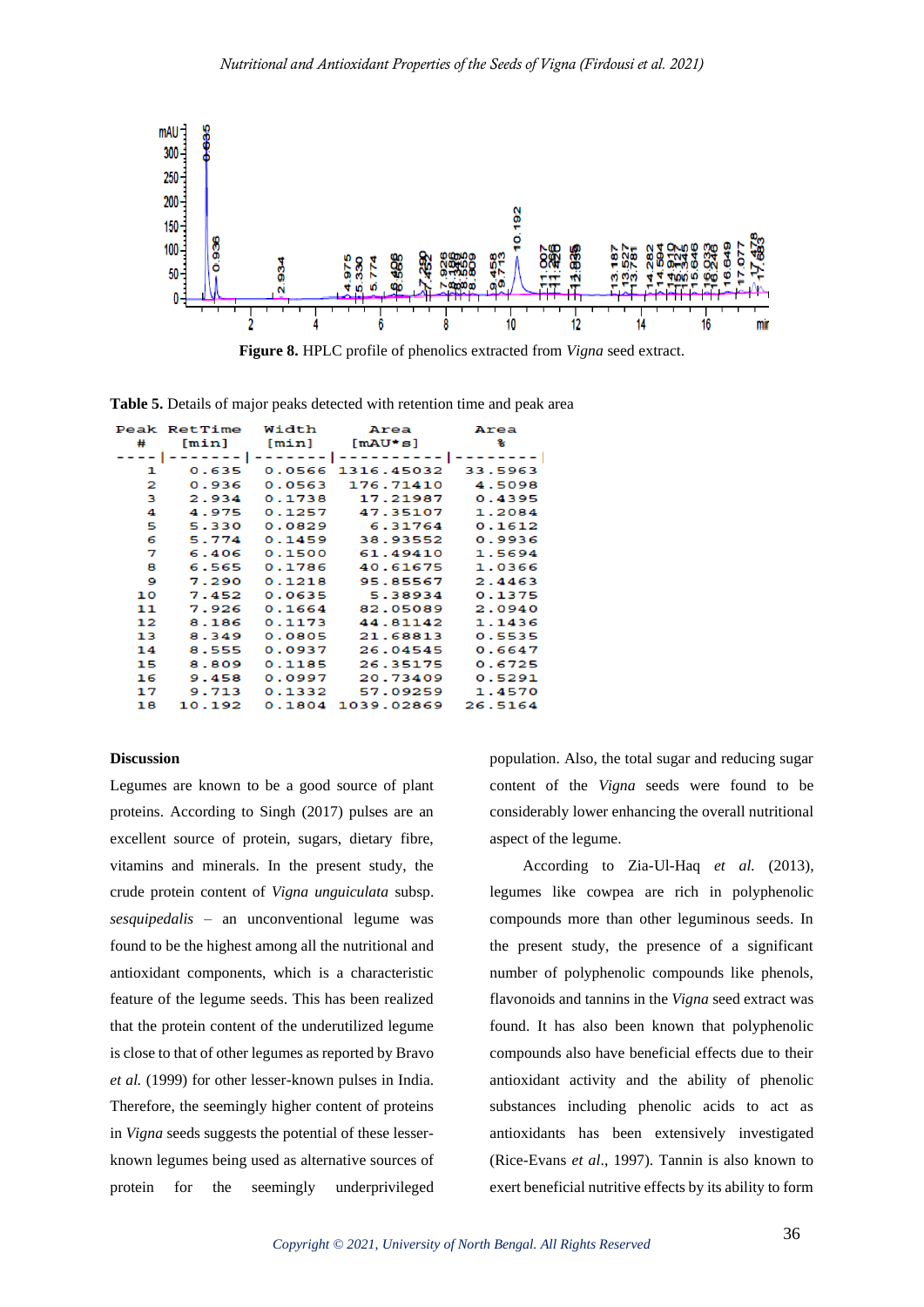a complex with dietary proteins and inhibit endogenous proteins, such as digestive enzymes (Liener, 1994). Researchers have even demonstrated that intake of food rich in flavonoids protects humans against diseases linked with oxidative stress (Shahidi *et al*., 1995).

Phenolic compounds also consist of phenolic acids produced in plants, and the abundance of these chemicals depends on species and stage of growth (López-Amorós *et al*., 2006). The presence of phenolics also confers the major proportion of the antioxidant potential of the plant extracts. Sebei *et al*. (2013) determined eight phenolic compounds in peanut kernels including caffeic acid, dihydroxyphenylacetic acid, syringic acid, pcoumaric acid, rutin trihydrate, naphtoresorcinol, trans-2-hydroxycinnamic acid and dihydrate quercetin. In addition, p-hydroxybenzoic acid and chlorogenic acid were also detected in both peanut kernels and skin (Win et al, 2011). In the present study, the HPLC analysis of phenolics has confirmed the presence of several phenolic compounds in the *Vigna* seed extract.

Apart from being a source of plant proteins, legumes have been known to be rich in polyphenolics making them a very good candidate for free radical scavenging. The DPPH (2,2 diphenyl-1-picrylhydrazyl) free radical is a stable free radical, which has been widely accepted as a tool for estimating the free radical-scavenging activities of antioxidants (Park *et al*., 2005). Similarly, the ABTS assay is very useful for the assessment of total antioxidant capacity. It is based on the inhibition by antioxidants of the absorbance of the radical cation 2,2-azinobis-(3 ethylbenzothiazoline-6-sulphonate), which has an absorption at 734 nm (Igbinosa et al, 2011). Ferric reducing/antioxidant power (FRAP) reflects total antioxidant power involving the single electron transfer reaction (Igbinosa et al 2011). Nitric oxide (NO) is a key signaling molecule that plays a crucial role in the pathogenesis of various diseases

associated with inflammation (Gates et al, 2008). The OH radical generated by the Fenton reaction is a highly reactive free radical. This free radical can be formed from hydrogen peroxide and the superoxide anion and may be generated in the human body under certain physiological conditions (Lee et al, 2004). In the present study, the determination of free radical scavenging activity of the seed extract pointed towards a considerable degree of antioxidant properties present in the seeds. Among the free radicals, the seed extract showed a comparatively better result in the scavenging of ABTS and NO radicals. However, the results were not comparable to the standard antioxidant - ascorbic acid, this may be due to the use of the standard antioxidant in its purest form whereas the antioxidant components in the seed extracts were present along with the other components. Therefore, the purification and identification of the antioxidant components from the seed extract will be important to understanding the free radical scavenging attributes of the seed extract.

#### **Conclusion**

From the above experimental results, it is evident that the seed extract of *Vigna unguiculata* subsp. *sesquipedalis* showed considerable antioxidant activities *in vitro*. The seed extract showed concentration-dependent scavenging of free radicals viz. DPPH, ABTS, NO, OH and FRAP. The presence of active phytochemicals like alkaloids, phenolics, flavonoids, saponins, tannins etc. further confirm the nutritional benefits of the seeds. HPLC-MS analysis of phenolics also showed the abundance of several phenolic derivatives *viz*. catechol, pyrogallol, gallic acid, chlorogenic acid etc. which might be responsible for the antioxidative properties. The seeds were also found to be considerably rich in protein, whereas the amount of total sugar and reducing sugar was found to be comparatively lower. Therefore, the results suggest that the underutilized legume *Vigna unguiculata* subsp. *sesquipedalis* can be used as a nutritionally rich alternative food in our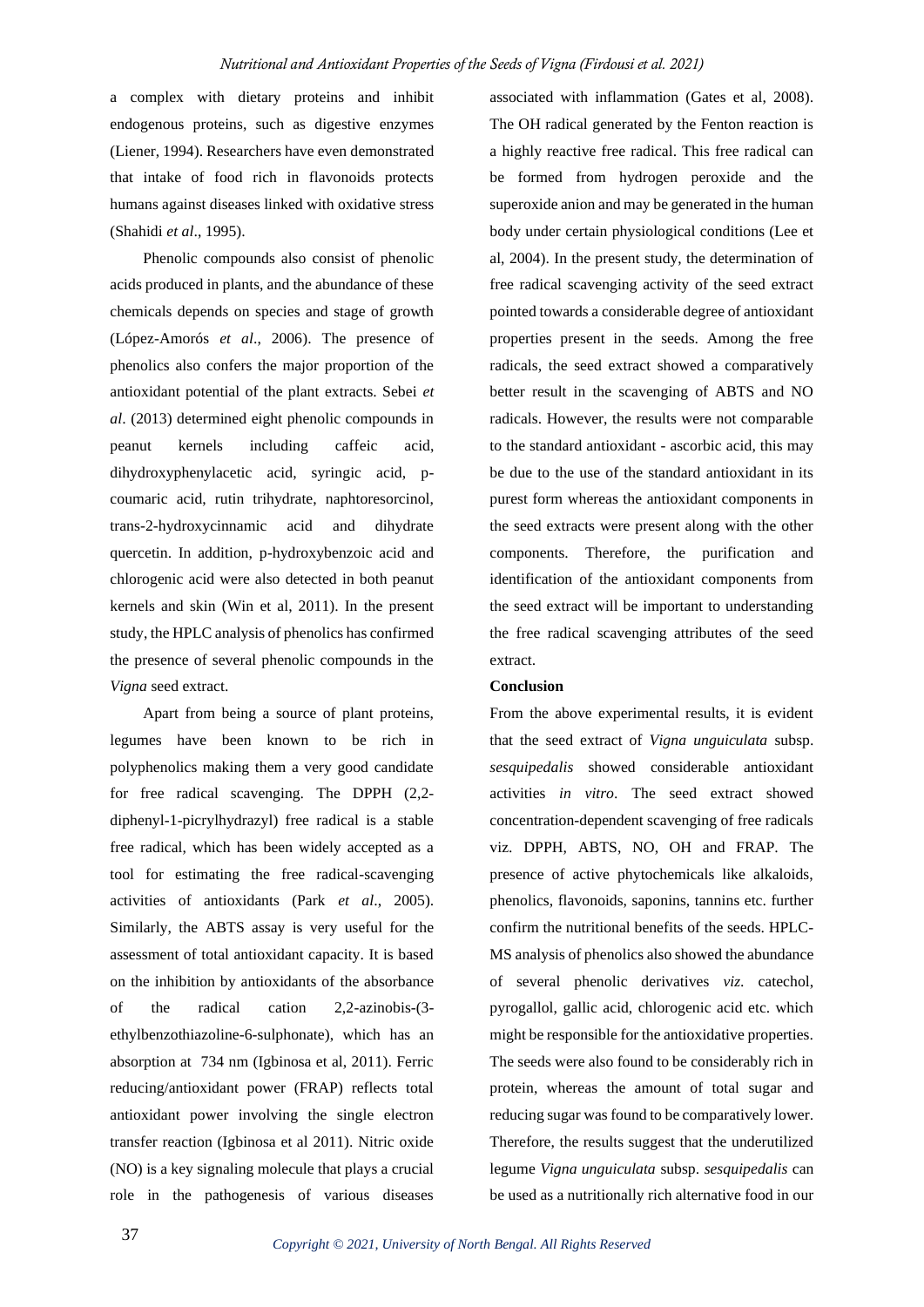daily diet. Further research on the isolation, purification and characterization of the antioxidative active compounds would help upgrade the nutritional profile of this underutilized legume.

### **Acknowledgements**

The authors acknowledge the University of Gour Banga and University of North Bengal for all facilities and chemicals provided for this work.

### **References**

- Abd El-Hady ESA, Habiba RA (2003) Effect of soaking and extraction conditions on antinutrients and protein digestibility of legume seeds. LWT-Food Sci Technol 36:285–293.
- Adel A, Shehat Y, Thannoun AM (1980) Chemical and amino acid composition of Iraqi mung beans. Zeitschrift fiir Lebensmittel-Untersuchung and Forschung 171:360–362.
- Ade-Omowaye BIO, Tucker GA, Smetanska I (2015) Nutritional potential of nine underexploited legumes in south-west Nigeria. Int Food Res J 22:798–806.
- Ahmad M, Zahoor AK, Bashir AG, Ganai HA, Singh S (2016) Phytochemical Screening of *Meconopsis Aculeata* Royele an Important Medicinal Plant of Kashmir Himalaya: A Perspective. Res J Phytochem 10:1–9.
- Ahmed S, Hasan M, Mahmood Z (2015) Basic composition and caloric contents of *Macrotyloma uniflorum* (Lam.) Verdc., *Phaseolus lunatus* Linn., and *Phaseolus vulgaris* Linn., legume flours. Pharmanest 6:2984–2987.
- Akinyele IO (2009) Ensuring food and nutrition security in rural Nigeria: An assessment of the challenges, information needs, and analytical capacity. Int. Food Policy Res. Institute (IFPRI) publication, NSSP 7:1–62.
- Alisi CS, Onyeze GO (2008) Nitric oxide scavenging ability of ethyl-acetate fraction of methanolic leaf extracts of *Chromolaena odorata* (Linn). Afr J Biochem Res 7:145–150.
- Almeida-Costa GE, Queiroz-Monici KS, Machado-Reis SMP, Oliveira AC (2006) Chemical composition, dietary fibre and resistant starch contents of raw and cooked pea, common bean, chickpea and lentil legumes. Food Chem 94:327–330.
- Amarteifio JO, Moholo D (1998) The Chemical composition of Four Legumes Consumed in Botswana. J Food Compost Anal 2:329–332.
- Anwar F, Latif S, Przybylski R, Sultana B, Ashraf M (2007) Chemical composition and antioxidant activity of seeds of different cultivars of mungbean. J Food Sci 72:S503–10.
- Arinathan V, Mohan VR, John de Britto A (2003) Chemical composition of certain tribal pulses in south India. Int J Food Sci Nutri 54:209–217.
- Arnow LE (1937) Colorimetric determination of the components of 3, 4-dihydroxyphenyl-alaninetyrosine mixtures. J Biol Chem 118: 531–537.
- Assefa A, Abebe T (2011) Wild edible trees and shrubs in the semi-arid lowland of southern Ethiopia. J Sci Dev 1:5–19.
- Barba de la Rosa AP, Fomsgaard IS, Laursen B, Mortensen AG, Olvera-Martίnez L, Silva-Sánchez L, Mendoza-Herrera A, González-Castańeda J, De Leŏn-Rodriguez A (2009) Amaranth (*Amaranthus hypochondriacus*) as an alternative crop for sustainable food production: Phenolic acids and flavonoids with potential impact on its nutraceutical quality. J Cereal Sci 49:117-121.
- Benzie F, Strain J (1996) The ferric reducing ability of plasma (FRAP) as a measure of ''Antioxidant Power'': the FRAP assay. Anal Biochem 239: 70-76.
- Bhartiya A, Aditya J, Pal RS, Bajeli J (2017) Agromorphological, nutritional and antioxidant properties in horsegram [*Macrotyloma uniflorum* (Lam.) Verdc.] germplasm collection from diverse altitudinal range of north-western Himalayan hills of India. Int J Plant Res 30:1-6.
- Bhat R, Sridhar KR, Seena S (2008) Nutritional quality evaluation of velvet bean seeds (*Mucuna pruriens*) exposed to gamma irradiation. Int J Food Sci Nutri 59:261–278.
- Bhat R, Karim AA (2009) Exploring the nutritional potential of wild and underutilized legume. Compr Rev Food Sci Food Saf 8:305-331.
- Bhatty N, Gilan AH, Nagra S (2000) Nutritional value of mung bean (*Vigna radiata*) affected by cooking and supplementation. Arch Latinoam Nutri 50:374–379.
- Blois MS (1958) Antioxidant determinations by the use of a stable free radical. Nature181:1199– 1200.
- Bravo L, Siddhuraju P, Saura-Calixto F (1999) Composition of underexploited Indian pulses. Comparison with common legumes. Food Chem 64:185–192.
- Bray HG, Thorpe WV (1954) Analysis of phenolic compounds of interest in metabolism. Methods Biochem Anal 1:27–52.
- Chakraborty BN, Basu P, Das, R, Saha A, Chakraborty U (1995) Detection of cross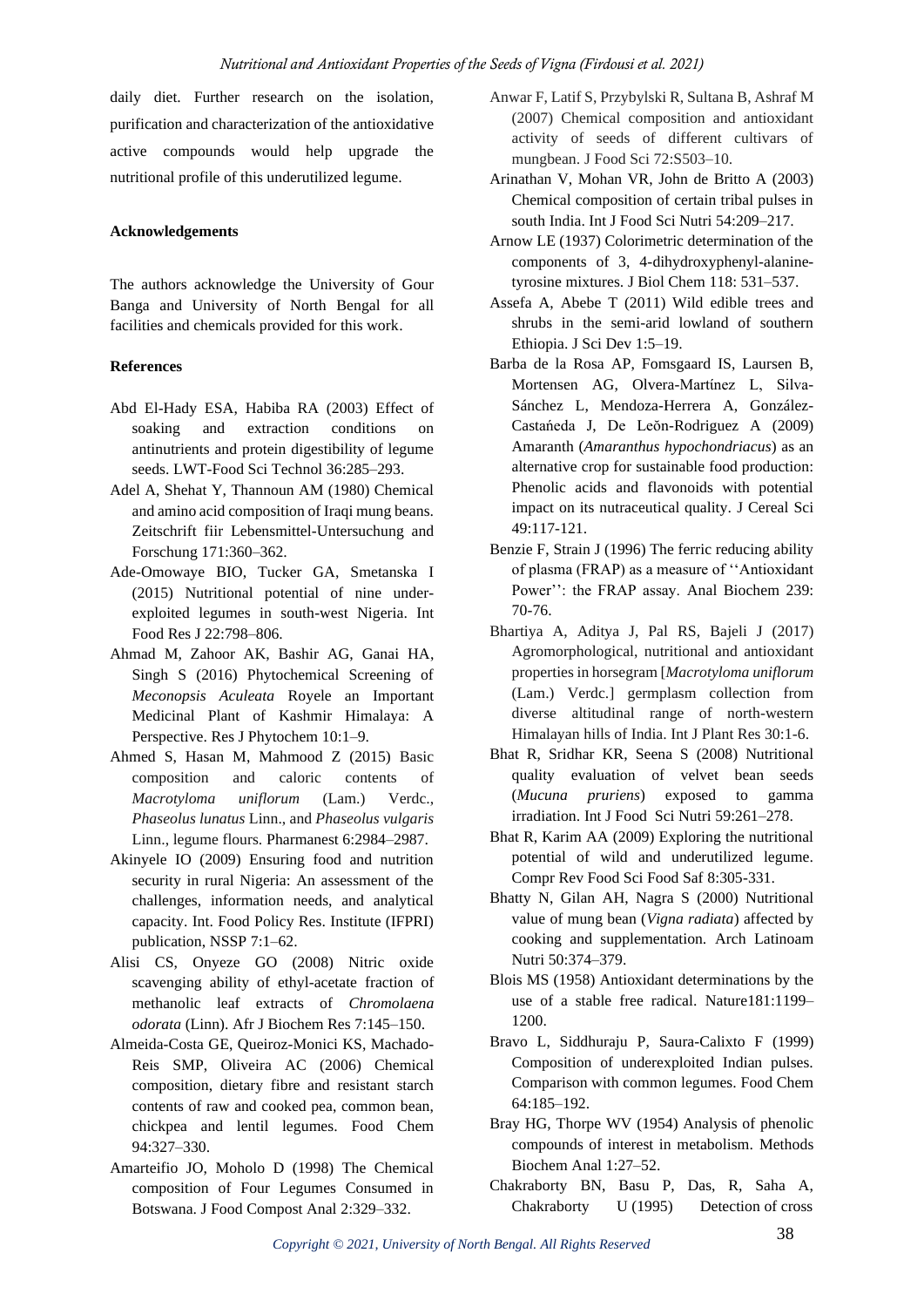reaction antigens between *Pestalotiopsis theae* and tea leaves and their cellular location. Ann Appl Biol 127:11–21.

- Dhumal KN, Bolbhat SN (2012) Induction of genetic variability with gamma radiation and its applications in improvements of horsegram. In: Feriz Adrovic (ed) Gamma radiation. www.intechopen.com, pp.207–228.
- Fernandez ML, Berry JW (1988) Nutritional evolution of chickpea and germinated chickpea flours. Plant Food Hum Nutri 38: 127–134.
- Garratt DC (1964) The quantitative analysis of Drugs. Chapman and Hall Ltd, London, pp.456– 458.
- Gates PE, Strain WD, Shore AC (2008) Human endothelial function and microvascular ageing. Exp Physiol 94:311–316.
- Halliwell B (2000) Lipid peroxidation, antioxidants and cardiovascular disease: how should we move forward? Cardiovasc Res, 47:410–418.
- Harborne JB (1984) Phytochemical Methods. Springer, Netherlands.
- Igbinosa OO, Igbinosa HI, Chigor VN, Uzunigbe OE, Oyedemi SO, Odjadjare EE (2011) Polyphenolic content and antioxidant potential of stem bark extracts from *Jatropha curcas* (Linn). Int J Mol Sci 12:2958–2971.
- Iqbal A, Khalil I, Ateeq N, Khan M (2006) Nutritional quality of important food legumes. Food Chem 97:331–335.
- Jaenicke H, Hoschele I (2006) Strategic framework for underutilized plant species research and development, with special reference to Asia and Pacific and sub-Saharan Africa. International Centre for Underutilised Crops, Colombo, Sri Lanka and Global Facilitation Unit for Underutilized Species, Rome, pp.1–33.
- Jain AK, Kumar S, Panwa JDS (2009) Antinutritional factor and their detoxification in Pulses A-review. Agric Rev 30:64–70.
- Kähkönen MP, Hopia AI, Vuorela HJ, Rauha JP, Pihlaja K, Kujala TS, Heinonen M (1999) Antioxidant activity of plant extracts containing phenolic compounds. J Agric Food Chem 47:3954–3962.
- Kalogeropoulos N, Chiou A, Ioannou M, Karathanos V, Hassapidou M, Andrikopoulos N (2010) Nutritional evaluation and bioactive microconstituents (phytosterols, tocopherols, polyphenols, triterpenic acids) in cooked dry legumes usually consumed in the Mediterranean countries. Food Chem 121:682–690.
- Kamal-Eldin A, Moazzami A (2009) Plant sterols and stanols as cholesterol-lowering

ingredients in functional foods. Recent Pat Food Nutr Agric 1:1–14.

- Khattab RY, Arntfield SD, Nyachoti CM (2009) Nutritional quality of legume seeds as affected by some physical treatments, Part 1: Protein quality evaluation. LWT-Food Sci Technol, 42:1107–1112.
- King RD, Puwastien P (1987) Effect of germination on the proximate composition and nutritional quality of winged bean (*Psophocarpus tetragonolobus*) seeds. J Food Sci 52:106– 108.
- Kolonel LN, Hankin JH, Whittemore AS, Wu AH, Gallagher RP, Wilkens LR, John EM, Howe GR, Dreon, DM, West DW, Paffenbarger RSJ (2000) Vegetables, fruits, legumes and prostate cancer: a multiethnic case-control study. Cancer Epidemiol Biomarkers Prev, 9:795–804.
- Krishna KR (2009) Legume agro ecosystems of south India: nutrient dynamics, ecology and productivity. Brown Walker Press, USA, 372– 382.
- Kunyanga C, Imungi J, Vadivel V (2013) Nutritional Evaluation of indigenous foods with potential food-based solutions to alleviate hunger and malnutrition in Kenya. J Appl Biosci 67:5277– 5288.
- Kushi LH, Meyer KA, Jacobs DRJ (1999) Cereals, legumes, and chronic disease risk reduction: evidence from epidemiologic studies. Am J Clin Nutr 70:451–458.
- Lee J, Koo N, Min DB (2004) Reactive Oxygen Species, aging, and antioxidative nutraceuticals. Compr Rev Food Sci Food Saf 3:21–33.
- Lee PL, Smith AL (1984) Digestive proteases of *Penaeus vannamei* Boone: relationship between enzyme activity, size and diet. Aquaculture 42:226–239.
- Liener IE (1994) Implications of antinutritional components in soybean foods. Crit Rev Food Sci Nutr 34:31–67.
- Liu RH (2004) Potential synergy of phytochemicals in cancer prevention: mechanism of action. J Nutr 134:3479–3485.
- Longe OG (1980) Carbohydrate composition of different varieties of cowpea (*Vigna unguiculata*). Food Chem 6:153–161.
- López-Amorós ML, Hernández T, Estrella I (2006) Effect of germination on legume phenolic compounds and their antioxidant activity. J Food Com Anal 19: 277–283.
- Lowry OH, Rosebrough NJ, Farr AL, Randall RJ (1951) Protein measurement with the folin phenol reagent. J Biol Chem 193:265–275.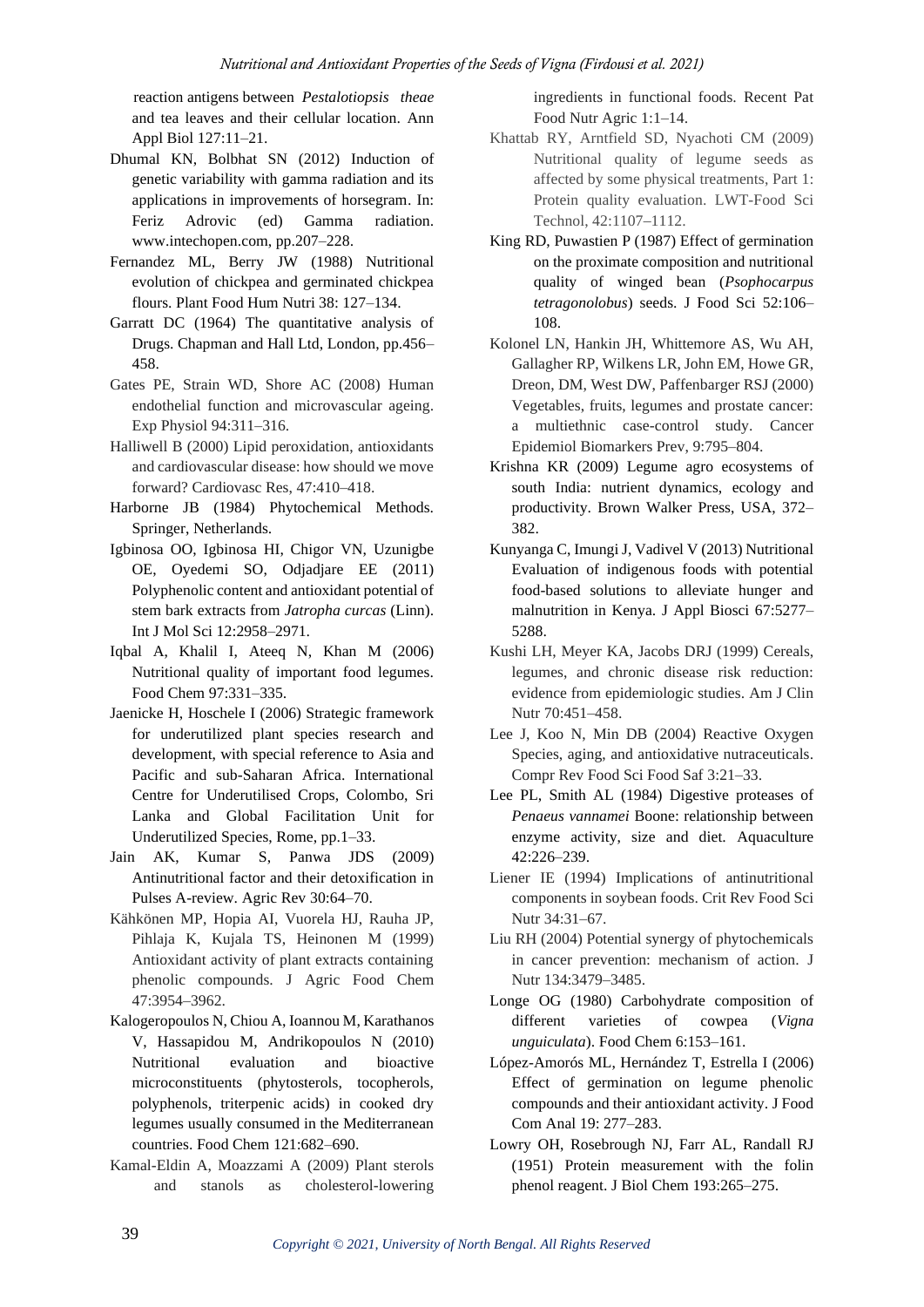- Magbagbeola J, Adetoso J, Owolabi OA (2009) Neglected and underutilized speceies (NUS): A panacea for community focused development to poverty reduction in Nigeria. J Econ Int Finance 2:208–211.
- Mahadevan A, Sridhar R (1982) Methods in physiological plant pathology. Sivakami Publication, Madras.
- Makkar HP, Siddhuraju P, Becker K (2007) Methods in molecular biology: plant secondary metabolites. Totowa: Human Press, pp. 93–100.
- Mamiro PS, Mbwag AM, Mamiro DP, Mwanri AW, Kinabo JL (2011) Nutritional quality and utilization of local and improved cowpea varieties in some regions in Tanzania. Afri J Food Agric Nutri Dev11:4490–4506.
- Martinez A, Valencia G (2003) Manual de practicas de Farmacognosia y Fitoquimia: 1999.1. Universidad de Antiquia, Medellin, pp: 59–65.
- Messina MJ (1999) Legumes and soybeans: Overview of their nutritional profiles and health effects. Am J Clin Nutr 70:439–450.
- Middleton EJ, Kandaswami C, Theoharides T (2000) The effects of plant flavonoids on mammalian cells, implications for inflammation, heart disease and cancer. Pharmacol Rev 52: 673–751.
- Miller GA, Youngs VL, Oplinger ES (1980) Environmental and cultivar effects on oat phytic acid concentration. Cereal Chemi 57:189–191.
- Mirabelli M, Shehab R (2008) Nutrition. In: Heidelbaugh JJ (ed) Nutrition Physiology, Clinical mens health, W.B. Saunders, pp. 349– 385.
- Mukherjee S, Choudhuri MJ (1983) Implications of water stress-induced changes in the levels of endogenous ascorbic acid and hydrogen peroxide in *Vigna* seedlings. Physiol Plant 58:166–170.
- Njoku OV, Obj C (2009) Phytochemical Constituents of some selected medicinal plants. Afr J Pure Appl Chem 3: 228–233.
- Oboh G (2006) Antioxidant properties of some commonly consumed and underutilized tropical legumes. Eur Food Res Technol 224:61–65.
- Ogunyemi AO (1979) The origin of the herbal cure and its spread. In: Proc. of a conference on African Medicinal Plants (Sofowora, A. Ed.) University of Ife Press, Ile-Ife. pp. 20–22.
- Okafor P, Abara C, Nwabuko C, Ogbonna U (2002) Assessment of cyanogenic potential, nitrate and nitrite contents and trypsin inhibitor activity of some Nigerian legumes. J Agric Food Chem 50:4965–4968.
- Orech FO, Christensen DL, Larsen T, Friis H, Aagaard-Hansen J, Estambale BA (2007)

Mineral content of traditional leafy vegetables from Western Kenya. Int J Food Sci Nutri 58:595–602.

- Parekh J, Chanda SV (2007) *In vitro* antimicrobial activity and phytochemical analysis of some Indian medicinal plants. Turkish J Biol 31:53– 58.
- Pari L, Karamac M, Kosinska A, Rybarczyk A, Amarowicz R (2007) Antioxidant activity of the crude extracts of drumstick tree (*Moringa oleifera* Lam.) and sweet broomweed (*Scoparia dulcis* L.) leaves. Pol J Food Nutr Sci 57:203– 208.
- Pari L, Latha M (2005) Antidiabetic effect of *Scoparia dulcis*: effect on lipid peroxidation in streptozotocin diabetes. Gen Physiol Biophys 24:13–26.
- Park EY, Murakami H, Mori T, Matsumura Y (2005) Effects of protein and peptide addition on lipid oxidation in powder model system. J Agric Food Chem 53:137–144.
- Pasricha V, Satpathy G, Gupta RK (2014) Phytochemical and antioxidant activity of underutilized legume *Vicia faba* seeds and formulation of its fortified biscuits. J Pharmacog Phytochem 3:75–80.
- Patil UH, Gaikwad DK (2010) Phytochemical profile and antibacterial activity of stem bark of *Anogeissus latifolia*. Pharmacogn J 2:70–73.
- Plummer T (1978) An Introduction to practical biochemistry. In: Plummer DT. McGraw‐Hill Book Company (U.K.) Ltd., London, Wiley Online Library.
- Prinyawiwatkul W, McWatters K, Beuchat L, Phillips R (1996) Cowpea flour: A potential ingredient in food products. Crit Rev Food Sci Nutri 36:413–436.
- Proestos C, Komaitis M (2013) Analysis of Naturally Occurring Phenolic Compounds in Aromatic Plants by RP-HPLC Coupled to Diode Array Detector (DAD) and GC-MS after Silylation. Foods 2:90–99.
- Pugalenthi M, Vadivel V, Siddhuraju P, Gurumoorthi P, Janardhanan K (2003) Nutritional potential of an under-exploited legume, *Mucuna monosperma* DC ex Wight. *Ind.*  J Agric Biochem 16:73–78.
- Rajyalakshmi P, Geervani P (1994) Nutritive value of the foods cultivated and consumed by the tribals of south India. Plant Foods Hum Nutr 46:53–61.
- Re R, Pellegrini N, Proteggente A, Pannala A, Yang M, Rice-Evans C (1999) Antioxidant activity applying an improved ABTS radical cation